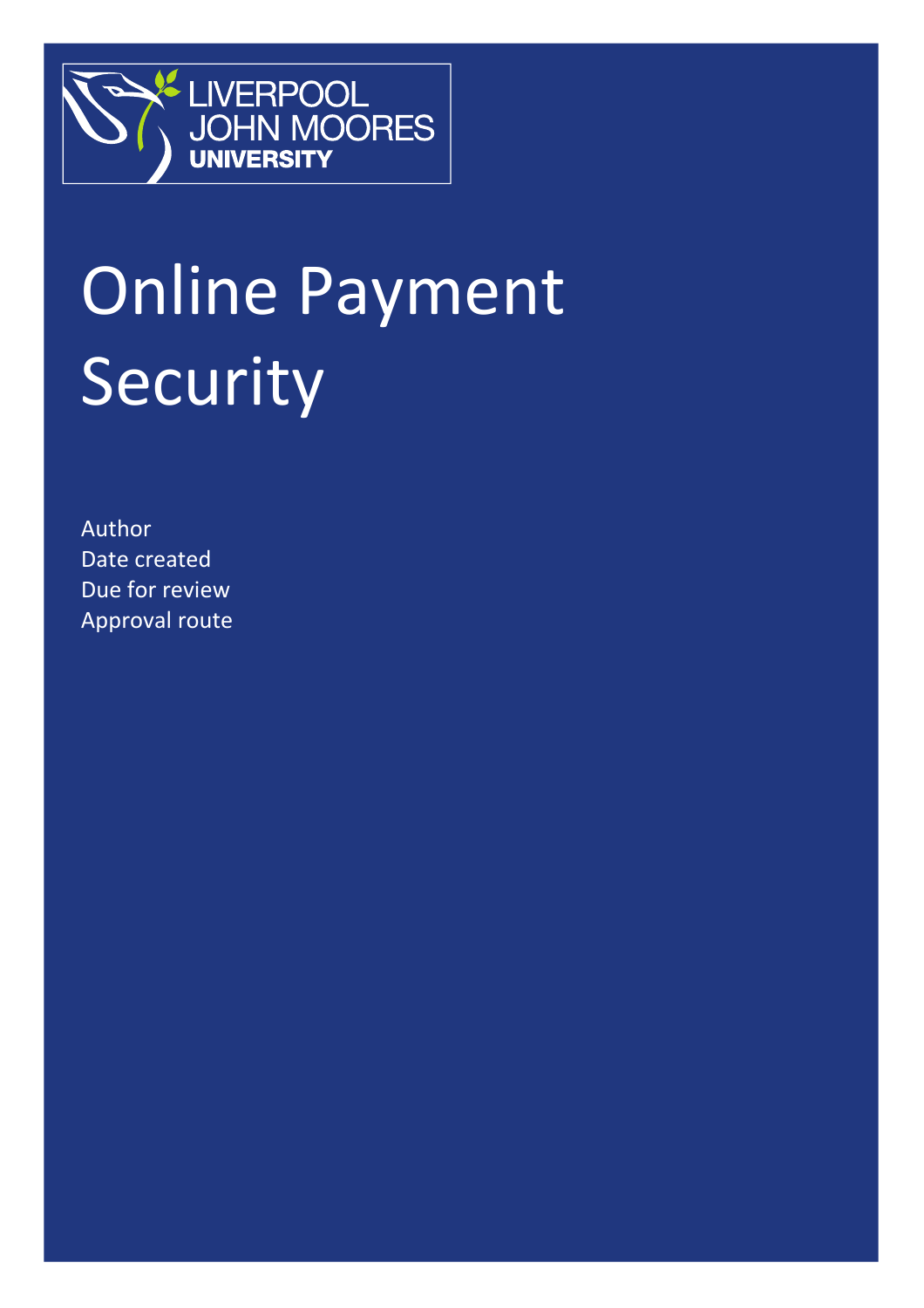# **Online payment security**

# **How secure are my details?**

Here at LJMU we take great efforts to ensure that your information is safe and secure, especially when you are transacting with us over the internet. Therefore we have enabled various security systems to ensure your details are kept private.

## **Data encryption**

Whether you are entering your card details to pay fees, looking at your ViP Account transactions or purchasing items from our online store, all areas of our site use *encryption certificates* to ensure that information being passed from your computer to ours is safe and secure – in fact it uses the same level of security as the banking industry.

## **Verified by Visa / Mastercard SecureCode**

All of LJMUs on-line payment sites are registered with and use *[Verified by Visa](http://www.visaeurope.com/personal/onlineshopping/verifiedbyvisa/main.jsp)  [\(VbV\)](http://www.visaeurope.com/personal/onlineshopping/verifiedbyvisa/main.jsp)* and *[Mastercard Secure Code \(MSC\)](http://www.mastercard.com/uk/personal/en/cardholderservices/securecode/index.html)* as an extra level of authentication when you pay. This means, that if you have VBV or MSC registered on your card, you will be asked for extra information to confirm you are the card holder before the payment is authorised.

As a responsible internet merchant, LJMU would encourage all users to register VbV or MSC on their cards. If you have not registered this information on your card, please contact your card issuer to find out more.

## **PCIDSS compliancy**

PCIDSS (Payment Card Industry Data Security Standard) is a new standard set by Visa and Mastercard to ensure that merchants handle customers credit card details in a secure and appropriate manner.

All internet debit / credit card payments for LJMU are handled by an external company called **[WPM Education](http://www.wpmeducation.com/)**, who is the market leader in supplying internet payment facilities to higher education institutions. As of 10th April 2008, WPM Education became one of the first European e-payment service providers to achieve enterprise wide PCIDSS compliance. This means their systems and security have been independently tested and passed by Visa and Mastercard approved auditors as part of the PCIDSS scheme meaning your card information is as safe as it possibly can be.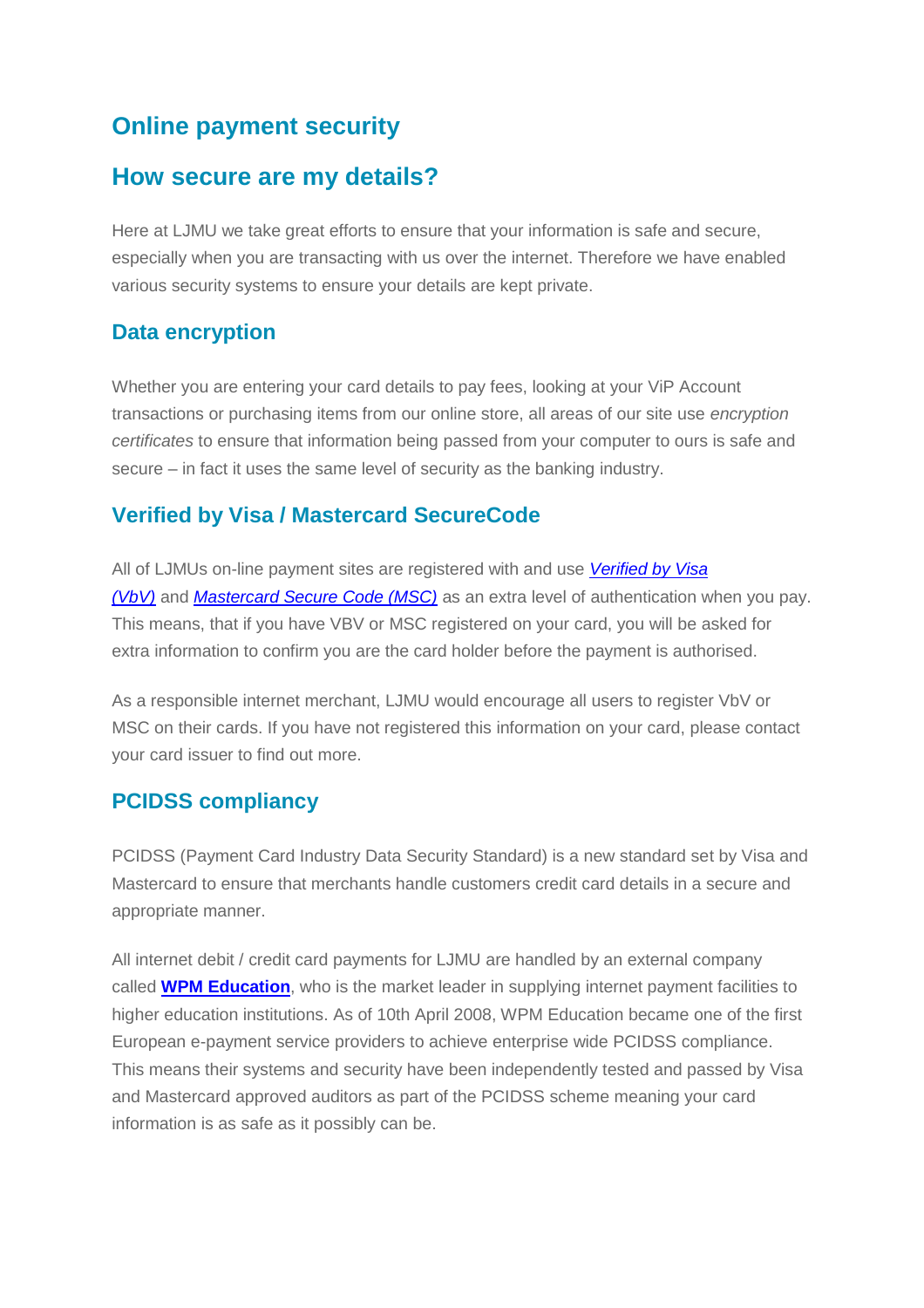# **On-line payments cookie policy**

#### *What are cookies?*

Cookies are small pieces of information that a website can store in your web browser in order for it to remember something about you on a later date. The cookie contains a unique number and therefore **no personal data**, such as your name or email address.

#### *What cookies do the on-line payments sites use?*

### On-line store

The On-Line Store only uses cookies that are essential to the operation of the store and are therefore required. If you wish to control what cookies you use, you can change your internet browser setting at any time. However, please note that in disabling cookies, some website functionality may be lost.

The cookies used by the On-line Store are:

| <b>Cookie</b>       | <b>Purpose</b>                | <b>Further Information</b>   |
|---------------------|-------------------------------|------------------------------|
| WPM_Store           | To Track The Users<br>Session | Expires at end of<br>session |
| CompanyID           | To Track The Users<br>Session | Expires at end of<br>session |
| <b>ASPSESSIONID</b> | To Track The Users<br>Session | Expires at end of<br>session |

## Card payment gateways (Student Fees, ViP, Donations)

The Card Payment Gateways only uses cookies that are essential to the operation of the payment site and are therefore required. If you wish to control what cookies you use, you can change your internet browser setting at any time. However, please note that in disabling cookies, some website functionality may be lost.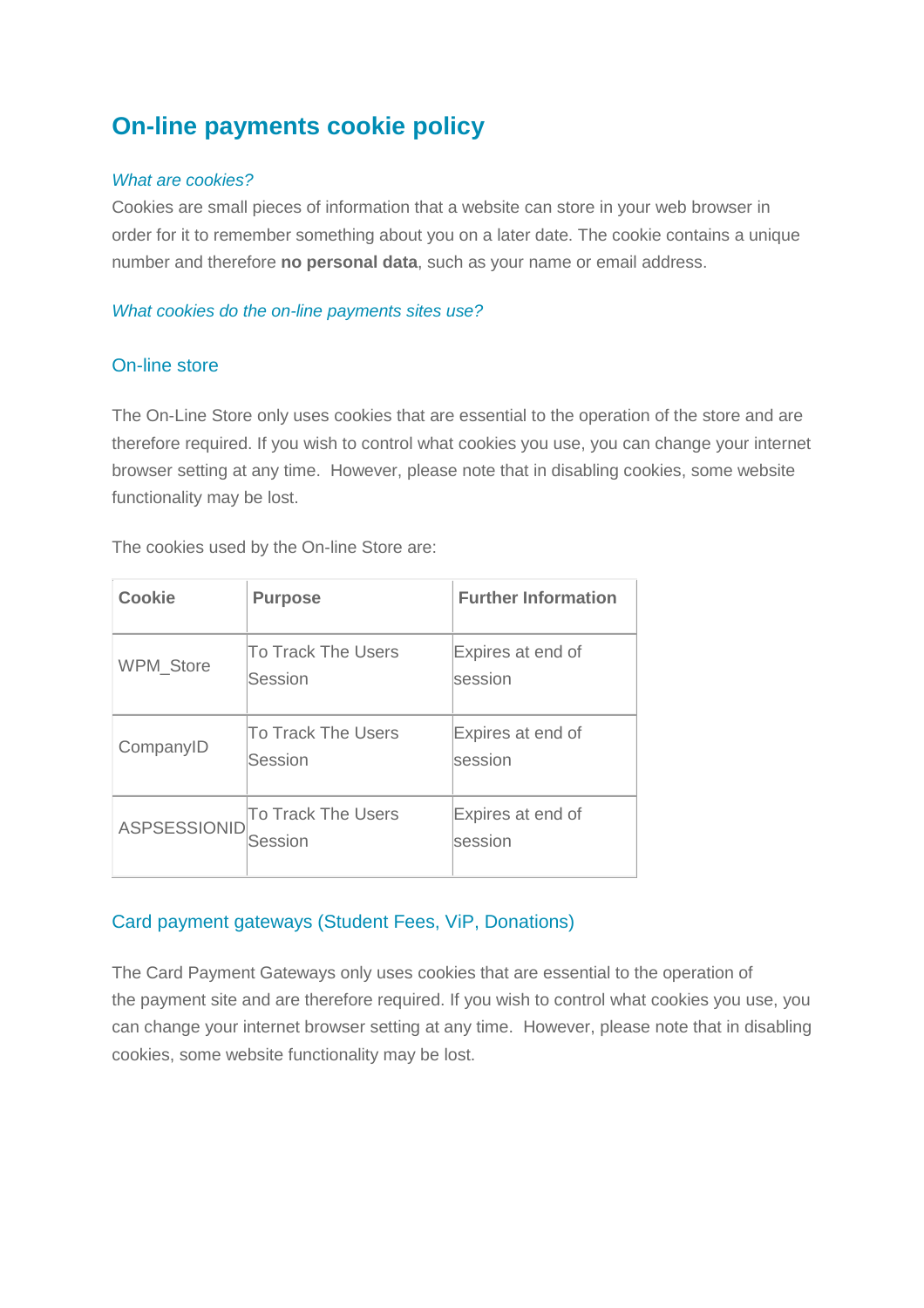The cookies used by the gateways are:

| <b>Cookie</b>       | <b>Purpose</b>                       | <b>Further Information</b>   |
|---------------------|--------------------------------------|------------------------------|
| Site Val            | To Track The Users<br>Language       | Expires at end of<br>session |
| <b>ASPSESSIONID</b> | <b>To Track The Users</b><br>Session | Expires at end of<br>session |

## Flywire gateway

The Flywire Gateway only uses cookies that are essential to the operation of the payment site and are therefore required. If you wish to control what cookies you use, you can change your internet browser setting at any time. However, please note that in disabling cookies, some website functionality may be lost.

The cookies used by the gateways are:

| <b>Cookie</b> | <b>Purpose</b>                       | <b>Further Information</b>          |
|---------------|--------------------------------------|-------------------------------------|
| ASPSESSIONID  | <b>To Track The Users</b><br>Session | Expires at end of<br><b>Session</b> |

For more information about cookies and how LJMU uses them please click here